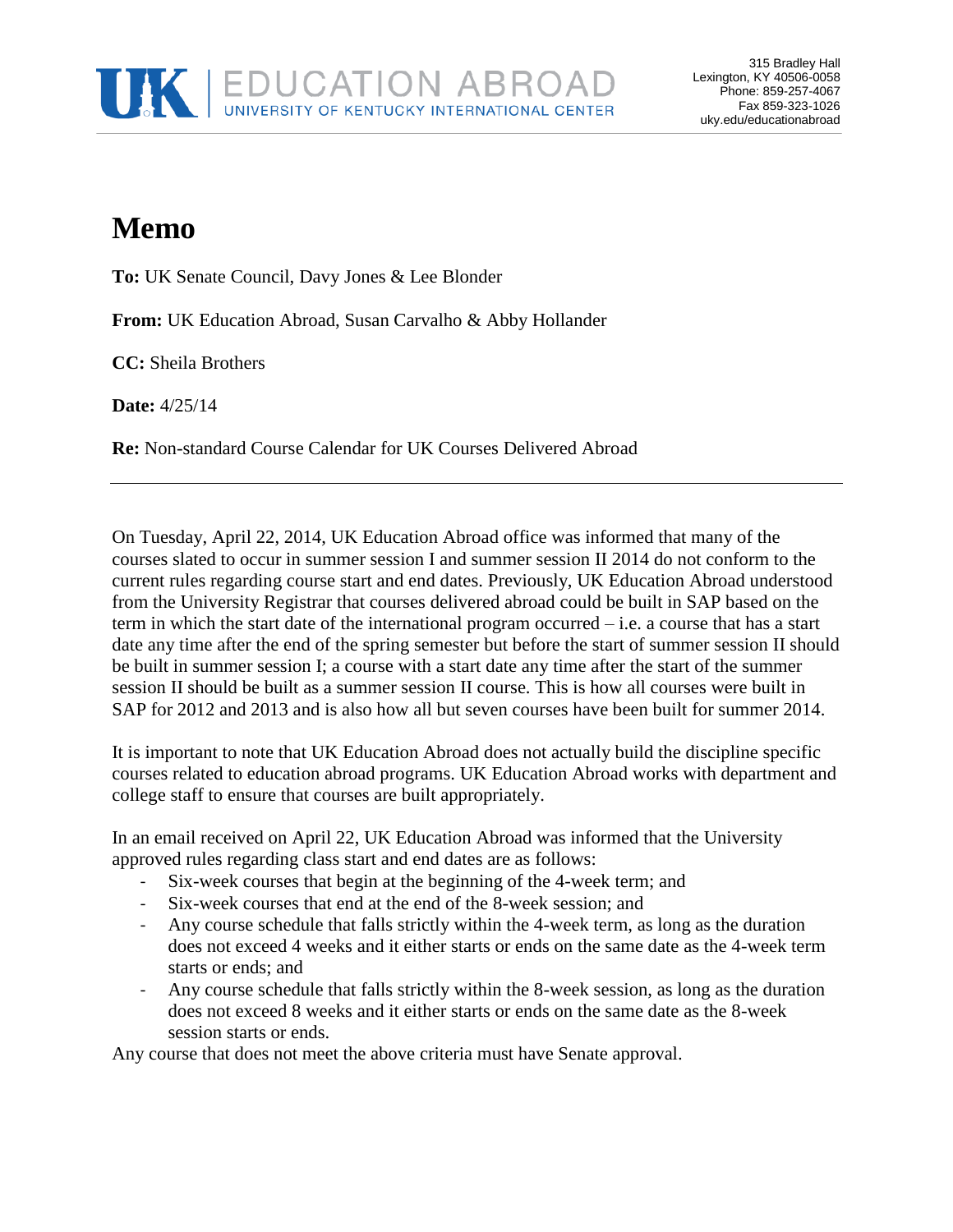

Below is a list of programs and courses being offered through UK Education Abroad during summer 2014. Please note that some programs deliver more than one academic course and it is possible that not all students will take every course on offer – i.e. a language acquisition program may offer beginning, intermediate and advanced courses but each student will only take the course appropriate to his/her proficiency level. Additionally, some programs offer a course at both the undergraduate and graduate level. The dates listed below are the travel dates of the program however some programs have required class meetings, readings, and assignments before and/or after the travel dates. Faculty directors are informed that they must adhere to the regular grading practices of the University. If/when assignments fall outside the term's grading window the faculty directors are instructed to utilize the "I" grade as a temporary mark before assigning the final grade.

Per a previous agreement with the University Senate and UK International Center, faculty directors have received college-level curriculum committee approval to deliver the course internationally from their respective colleges. Through the initial program proposal process and prior to enrolling students, each EA faculty director also secures the support of the Dean and department chair.

Considering the departure date of the programs range from May 10 – July 30, 2014, UK Education Abroad is seeking special consideration for an exception to the standard University Calendar for the summer 2014 EA course offerings. Many of the courses have already been built in SAP but there are seven courses remaining to be built. UK Education Abroad intends to submit a full proposal at a later date to address the non-standard university calendar issue summer 2015 and beyond.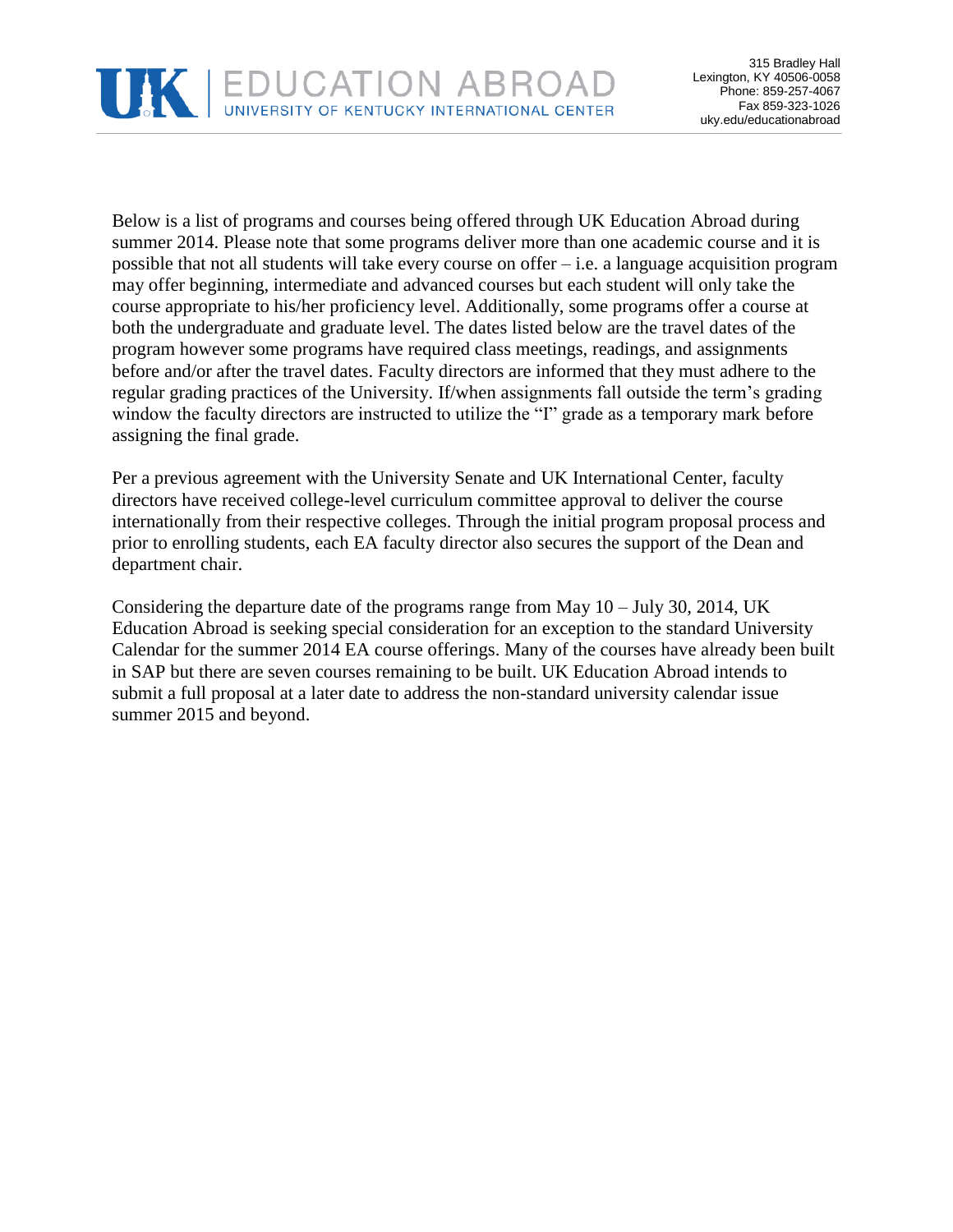

## COURSES DELIVERED SUMMER 2014 via UK EDUCATION ABROAD

|                | <b>Program Location, Director Name &amp; College</b> | <b>Program Dates</b>                | <b>Courses</b> |
|----------------|------------------------------------------------------|-------------------------------------|----------------|
|                |                                                      | <b>Abroad</b>                       | <b>Offered</b> |
| $\mathbf{1}$   | <b>Brazil</b>                                        | $\frac{5}{10}/14 - \frac{5}{26}/14$ | BAE 599:710    |
|                | Tim Stombaugh                                        |                                     |                |
|                | CAFÉ: Biosystems & Agricultural Engineering          |                                     |                |
| $\overline{2}$ | Spain                                                | $5/10/14 - 6/24/14$                 | KHP 395:710    |
|                | Joaquin Fenollar                                     |                                     | KHP 509:710    |
|                | EDU: Kinesiology & Health Promotion                  |                                     |                |
| 3              | Canada                                               | $5/11/14 - 5/25/14$                 | CLD 495:710    |
|                | Kristina Ricketts & Ron Hustedde                     |                                     |                |
|                | CAFÉ: Community Leadership & Development             |                                     |                |
| $\overline{4}$ | Jordan                                               | $5/11/14 - 6/17/14$                 | AIS 101:710    |
|                | Ghadir Zannoun                                       |                                     | AIS 102:710    |
|                | A&S: Modern & Classical Languages - Arabic           |                                     | AIS 201:710    |
|                |                                                      |                                     | AIS 202:710    |
|                |                                                      |                                     | AIS 301:710    |
|                |                                                      |                                     | AIS 302:710    |
|                |                                                      |                                     | AIS 442:710    |
|                |                                                      |                                     | AIS 443:710    |
| 5              | Italy                                                | $5/12/14 - 5/31/14$                 | HES 300:710    |
|                | Sandra Bastin & Bob Perry                            |                                     | DHN 591:710    |
|                | CAFÉ: Dietitics & Human Nutrition                    |                                     |                |
| 6              | Ecuador                                              | $5/13/14 - 5/28/14$                 | HON 352:712    |
|                | Larry Grabau                                         |                                     |                |
|                | HONORS (CAFÉ: Associate Dean)                        |                                     |                |
| $\overline{7}$ | Ireland, England, Scotland                           | $5/13/14 - 5/24/14$                 | GEN 302:710    |
|                | Jeffrey Bewley                                       |                                     |                |
|                | CAFÉ: Animal & Food Sciences                         |                                     |                |
| 8              | Italy & France                                       | $5/13/14 - 5/28/14$                 | HON 352:711    |
|                | Jane Jensen                                          |                                     |                |
|                | HONORS (EDU: Education Policy Studies & Eval)        |                                     |                |
| 9              | South Africa                                         | $5/13/14 - 6/4/14$                  | ISC 497:710    |
|                | Barnes, Beth                                         |                                     |                |
|                | C&I: Integrated Strategic Communication              |                                     |                |
| 10             | South Korea                                          | $5/13/14 - 5/26/14$                 | FAM 475:710    |
|                | Kim, Hyungsoo (TA - Hunter, Jennifer)                |                                     | FAM 759:710    |
|                | CAFÉ: Family Science                                 |                                     |                |
| 11             | Italy & France                                       | $5/14/14 - 6/18/14$                 | ARC 457:710    |
|                | O'Bryan, Mark (TA-Schwab, Anne & Riggs, Randi)       |                                     | ARC 449:710    |
|                | <b>DESIGN: Architecture</b>                          |                                     | ARC 658:710    |
|                |                                                      |                                     | ARC 699:710    |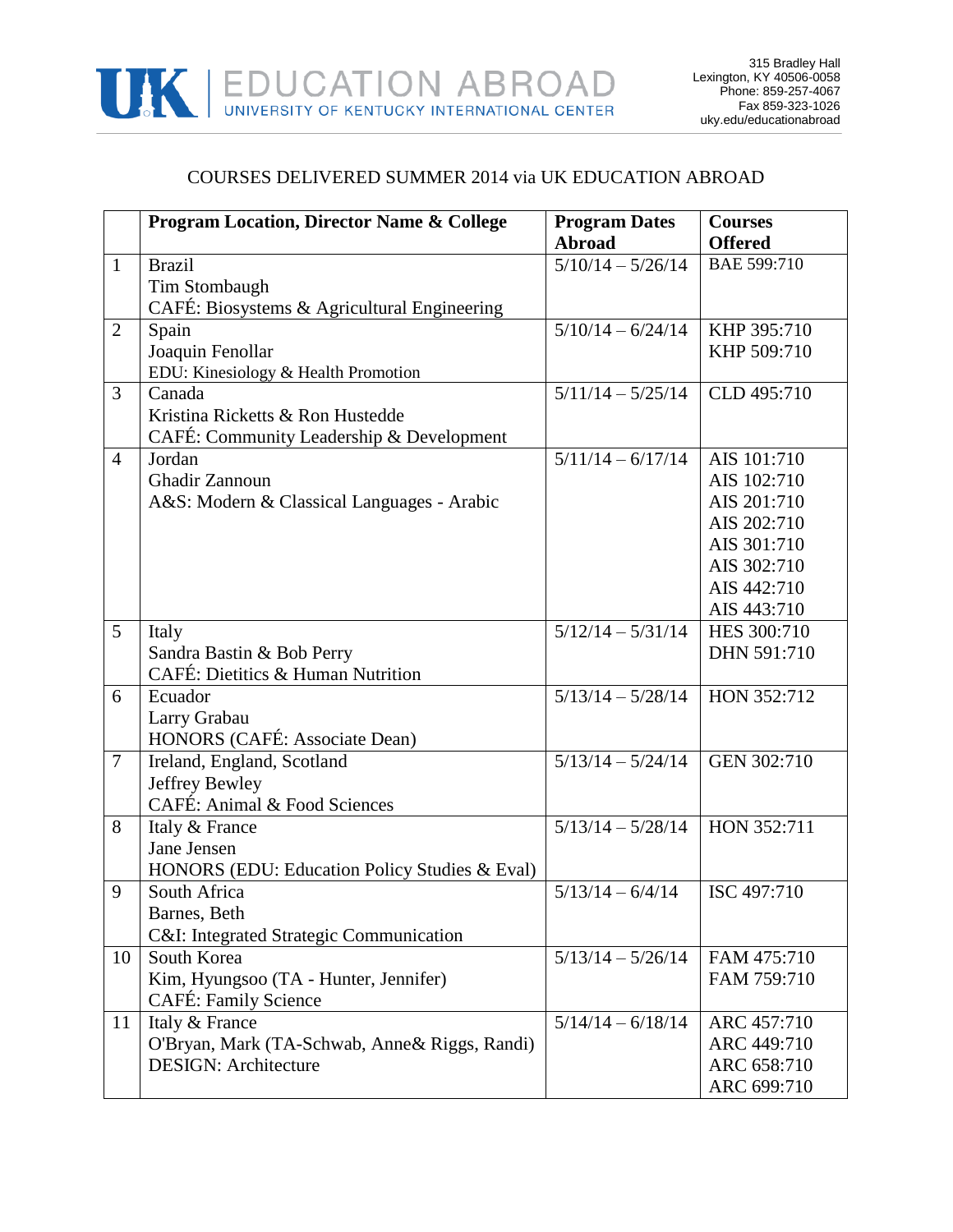

| 12 | Dominican Republic                          | $5/17/14 - 5/31/14$ | CLD 480:710 |
|----|---------------------------------------------|---------------------|-------------|
|    | Tyler, Quentin & Saunders, Natasha          |                     |             |
|    | CAFÉ: Community Leadership & Development    |                     |             |
| 13 | China                                       | $5/20/14 - 6/4/14$  | FA 501:710  |
|    |                                             |                     |             |
|    | Maske, Andrew & Skinner, Craig              |                     |             |
|    | FA (Athletics): Art& Visual Studies         |                     |             |
| 14 | Costa Rica                                  | $5/21/14 - 6/17/14$ | PS 372*     |
|    | Beaulieu, Emily (TA - Schroeder, Theresa)   |                     | PS 395*     |
|    | A&S: Political Science                      |                     | PS 391^     |
| 15 | Peru                                        | $5/25/14 - 7/5/14$  | HHS 470*    |
|    | Stewart, Sharon                             | <sub>or</sub>       |             |
|    | HS: Associate Dean                          | $6/7/14 - 7/5/14$   |             |
| 16 | Italy                                       | $6/1/14 - 7/5/14$   | ITA 101:720 |
|    | Benassi, Matteo & Larco, Ioana              |                     | ITA 102:720 |
|    | A&S: Modern & Classical Languages - Italian |                     | ITA 201:720 |
|    |                                             |                     | ITA 202:720 |
|    |                                             |                     | ITA 263:720 |
| 17 | Italy                                       | $6/1/14 - 7/19/14$  | ID 359:710  |
|    | Manzo, Christopher                          |                     | ID 422:710  |
|    | <b>DESIGN: Architecture</b>                 |                     | ID 559:710  |
|    |                                             |                     | ID 559:710  |
|    |                                             |                     | ARC 457:711 |
|    |                                             |                     | ARC 499:711 |
| 18 | Netherlands                                 | $6/1/14 - 6/26/14$  | ARC 457:720 |
|    | Bakker, Siebe (Biagi, David)                |                     | ARC 599:720 |
|    | <b>DESIGN: Architecture</b>                 |                     |             |
| 19 | South Africa                                | $6/1/14 - 7/31/14$  | EXP 396:720 |
|    | Sleight, Jim (Davis, Steve)                 |                     | A&S 300:720 |
|    | A&S: International Studies                  |                     |             |
| 20 | South Africa                                | $6/2/14 - 6/13/14$  | EDL 703:720 |
|    | Bjork, Lars                                 |                     | EDL 705:720 |
|    | <b>EDU:</b> Education Leadership            |                     |             |
| 21 | Germany                                     | $6/4/14 - 7/11/14$  | EGR 240:720 |
|    | Holloway, Larry & Lester, Thomas            |                     |             |
|    | EN: Engineering-wide                        |                     |             |
| 22 | China                                       | $6/8/14 - 7/5/14$   | CHI 395:720 |
|    | Wells, Matt                                 |                     | CHI 395:721 |
|    |                                             |                     |             |
|    | A&S: Modern & Classical Languages - Chinese |                     | CME 599:720 |
| 23 | Spain                                       | $6/8/14 - 7/19/14$  |             |
|    | Grulke, Eric                                | <b>or</b>           | CME 599:721 |
|    | <b>EN:</b> Chemical Engineering             | $6/22/14 - 7/19/14$ |             |
| 24 | Costa Rica                                  | $6/9/14 - 6/27/14$  | FM 815*     |
|    | Matheny, Sam & Castro, Maria (Kim Spalding) |                     | FM 825*     |
|    | <b>MEDICINE: Family Practice</b>            |                     |             |